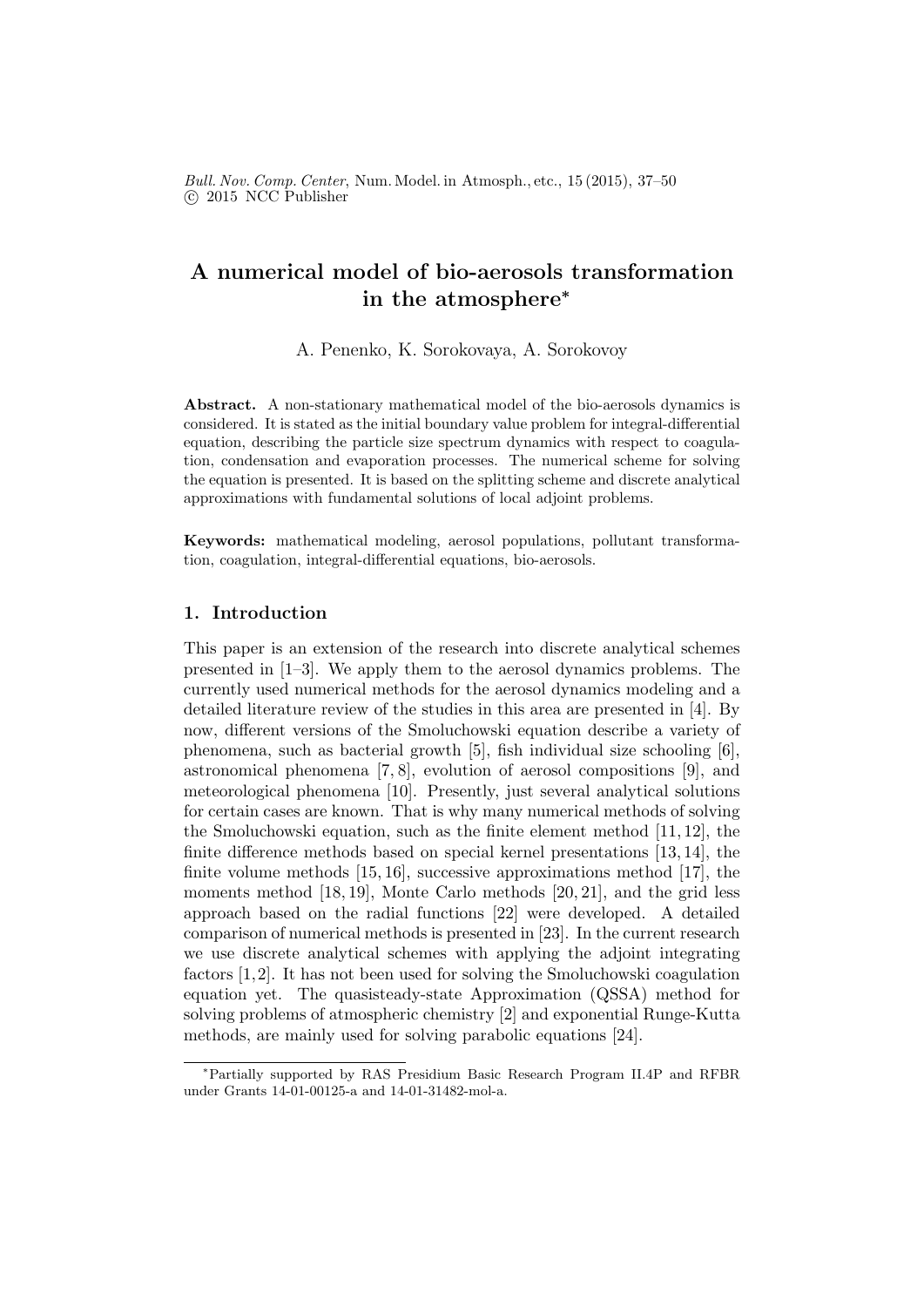### 2. Problem statement

The model of aerosols transformation processes in the atmosphere depending on the particle sizes (including coagulation, evaporation or condensation and diffusion) is considered. It is presented as an initial-boundary value problem for an integral-differential equation according to [4, 25, 26]. The model time interval is  $[0, T_{\text{max}}]$ , the particle sizes interval is  $[r_{\text{min}}, r_{\text{max}}]$ :

$$
\frac{\partial c(r,t)}{\partial t} + [\alpha_D(r) + \alpha_S(r)]c(r,t) -
$$
\n
$$
\frac{1}{2} \int_{0}^{r} K(q(r,r'),r')c(q(r,r'),t)c(r',t)w(r,r') dr' +
$$
\n
$$
c(r,t) \int_{0}^{r_{\text{max}}} K(r,r')c(r',t) dr' + \frac{\partial}{\partial r} (U(r)c(r,t)) -
$$
\n
$$
\frac{\partial^2}{\partial r^2} (U_D(r)c(r,t)) = 0, \quad (r,t) \in (r_{\text{min}}, r_{\text{max}}) \times (0, T_{\text{max}}), \quad (1)
$$
\n
$$
c(r_{\text{min}},t) = c(r_{\text{max}},t) = 0, \quad c(r,0) = c_0(r).
$$

We study the dynamics of biologically active substances and, in this connection, designations and physical content of the main variables from (1) taken from [25, 27]:  $c(r, t) \in Z(D_t)$  is concentration of suspended particles with radii in the range  $[r, r + dr]$  in time moment t,  $Z(D_t)$  is space of sufficiently smooth functions,  $D_t = [r_{\min}, r_{\max}] \times [0, T_{\max}],$ 

$$
q(r,r') = (r^3 - r'^3)^{1/3}, \quad w(r,r') = \frac{r^2}{q(r,r')^2},
$$

$$
K(r,r') = K_g(r,r') + K_B(r,r'),
$$

$$
K_g(r,r') = \pi\varepsilon(r+r')^2|U_S(r) - U_S(r')|,
$$

$$
K_B(r,r') = 4\pi kT(r+r')(B(r) + B(r')),
$$

$$
\alpha_D(r) = \frac{kTB(r)A_D}{\delta_D V}, \quad \alpha_S(r) = \frac{4}{3}\pi r^3 \frac{\rho gB(r)A_H}{V}, \quad \varepsilon = \frac{r^2}{2(r+r')^2},
$$

 $K(r, r')$  is operator describing the process of particle coagulation,  $K_g(r, r')$ is gravitational coagulation,  $K_B(r, r')$  is the Brownian coagulation, k is the Boltzmann constant,  $T$  is temperature,  $A_D$  and  $A_S$  are vertical and horizontal deposition surfaces of the particles,  $\alpha_D$  and  $\alpha_S$  are particles removal rates, V is volume of aerosols localization,  $\rho$  is particle density, g is acceleration of gravity,  $\delta_D$  is thickness of the boundary layer,  $\eta$  is gas viscosity,  $\varepsilon$  is effectiveness of particle collisions,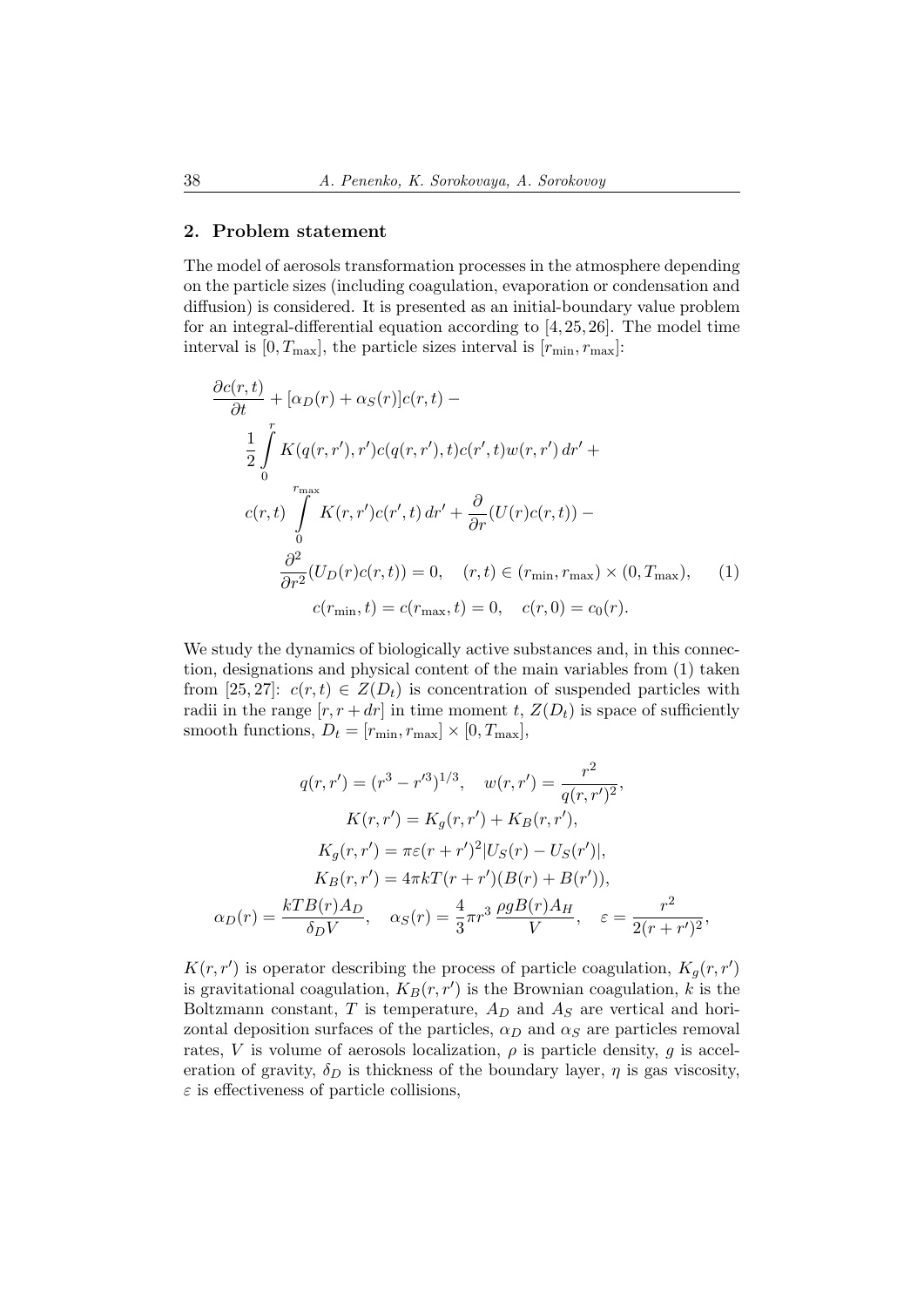$$
B(r) = \frac{\text{Cn}(r)}{6\pi\eta r}, \quad \text{Cn}(r) = 1 + 1.246 \text{Kn}(r) + 0.42 \text{Kn}(r) \exp\left(-\frac{0.87}{\text{Kn}(r)}\right),
$$
  

$$
U(r) = 4\pi \left(\frac{3}{4\pi\rho}\right)^{1/3} D_g r C_\nu (S - \exp(\text{Ke}(r))) \left(1 + \frac{1.333 \text{Kn}(r) + 0.71}{1 + \text{Kn}(r)^{-1}}\right)^{-1},
$$
  

$$
U_S(r) = \frac{2\rho_{\text{eff}} g}{9\eta} r^2 \text{Cn}(r), \quad \text{Kn}(r) = \frac{l}{r}, \quad \text{Ke}(r) = \frac{4\sigma\gamma}{2r kT},
$$

 $B(r)$  is mobility of the particles of radius r,  $C_n(r)$  is the Cunningham empirical correction factor,  $U(r)$  is condensation growth rate,  $U_S(r)$  is particles gravitational settling rate (Stokes' law),  $U_D(r)$  is diffusion rate from kinetic theory,  $Kn(r)$  is the Knudsen number,  $Ke(r)$  is the Kelvin number, l is the mean free path of gas molecules,  $\rho_{\text{eff}}$  is effective density of spherical particles,  $D_g = \frac{1}{3}$  $\frac{1}{3}vl$  is vapor diffusion coefficient, v is the mean molecular velocity,  $S=\frac{C_{*}}{C_{-}}$  $\frac{C_{\star}}{C_{\nu}}$  is super-saturation ratio,  $C_{\nu}$  is vapor mass concentration in terms of the bulk liquid vapor pressure at system temperature  $T, C_*$  vapor mass concentration,  $\sigma$  is surface tension, and  $\gamma$  is molecular volume of particles.

The task of this study is to develop and to test an efficient numerical scheme keeping solution positiveness, and to apply the developed scheme to the simulation of the aerosol population dynamics.

# 3. Numerical scheme

We will consider problem (1) over the time interval  $t_j \leq t \leq t_{j+1}$ ;  $(r, t) \in$  $(r_{\min}, r_{\max}) \times (t_i, t_{i+1})$ . Let us introduce a grid domain on [0, T] and split (1) with respect to physical processes [28]:

$$
\frac{\partial c_1(r,t)}{\partial t} + A(c_1(r,t),r,t)c_1(r,t) = f(r,t),\tag{2}
$$

$$
c_1(r, t_j) = c(r, t_j), \ c_1(r_{\min}, t_j) = c_1(r_{\max}, t_j) = 0, \ c_1(r, 0) = c_0(r), \tag{3}
$$

$$
\frac{\partial c_2(r,t)}{\partial t} + (\alpha_D(r) + \alpha_S(r))c_2(r,t) + \frac{\partial}{\partial r}(U(r)c_2(r,t)) - \frac{\partial^2}{\partial r^2}(U_D(r)c_2(r,t)) = 0,
$$
\n(4)

$$
c_2(r, t_j) = c_1(r, t_{j+1}), \ c_2(r_{\min}, t_j) = c_2(r_{\max}, t_j) = 0, \ c(r, t_{j+1}) = c_2(r, t_{j+1}).
$$
\n(5)

At the first splitting stage we solve the equation that describes the coagulation process, the result is treated as the initial value for the second stage (as concentration from the previous step). Then we solve the second equation, obtaining the result that is treated as the solution at the end of the interval  $[t_j, t_{j+1}]$ . Repeat this cycle till the end of sub-intervals.

In the following sections, numerical algorithms by which we solve problems  $(2)$ – $(5)$  are presented.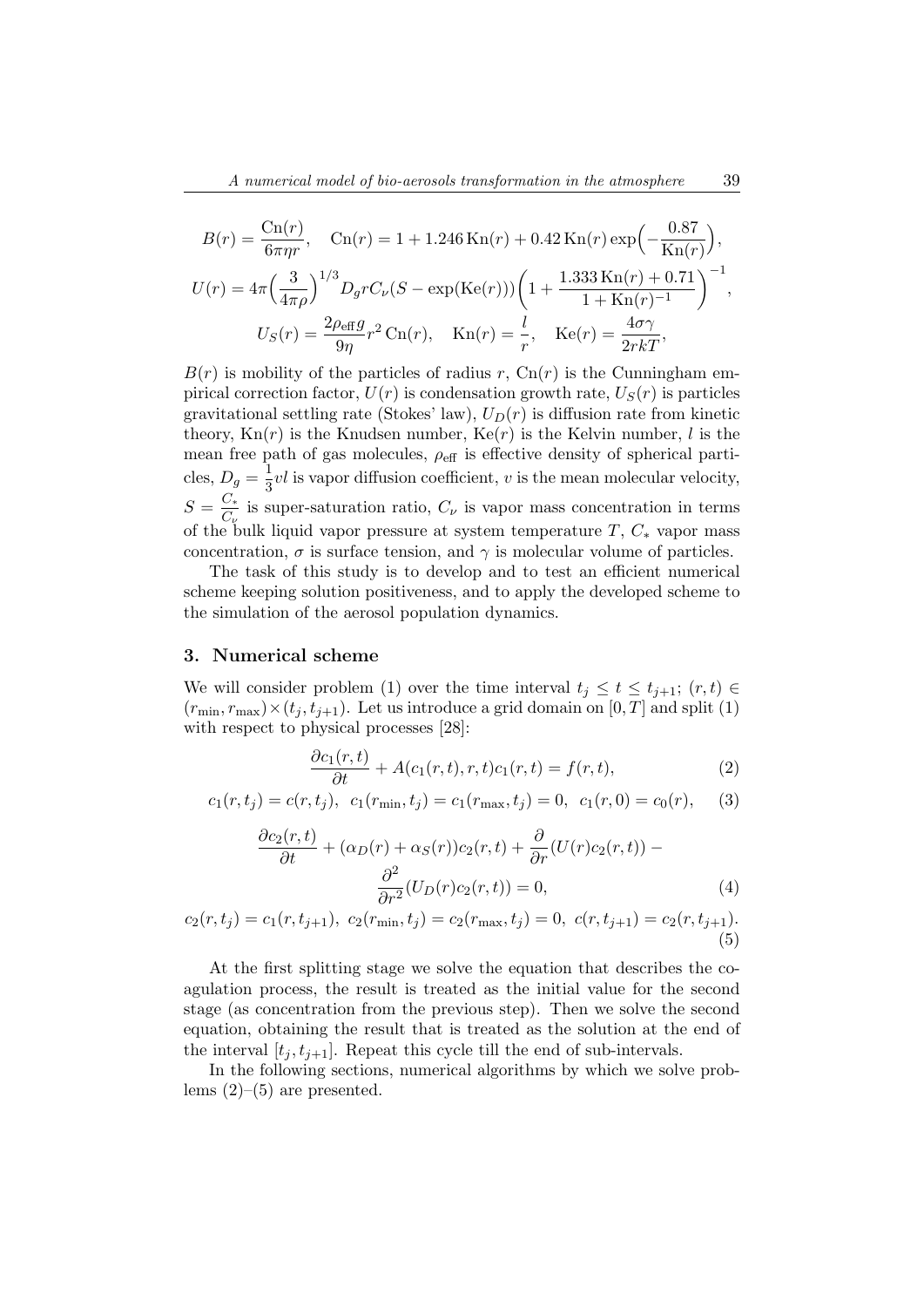3.1. Numerical schemes for the coagulation equation. In order to obtain numerical schemes for (1), we use the variation principle described in [2]. We compose an integral identity for (2) with the function  $c^* \in Z(D_t)$ :

$$
\int_{t_j}^{t_{j+1}} \left( \frac{\partial c(r,t)}{\partial t} + A(c,r,t)c(r,t) - F(c,r,t) \right) c^*(r,t) dt = 0,
$$
\n(6)

where

$$
A(c,r,t) = \int_{r_{\min}}^{r_{\max}} K(r,r')c(r',t) dr',
$$
  
\n
$$
F(c,r,t) = \int_{r_{\min}}^{r} K((r^3 - r'^3)^{1/3}, r')c((r^3 - r'^3)^{1/3}, t)c(r,t) \frac{r^2}{(r^3 - r'^3)^{2/3}} dr'.
$$

Let us introduce grids on the intervals  $[0, T_{\text{max}}]$ ,  $[r_{\text{min}}, r_{\text{max}}]$ :

$$
\omega_t^h = \{ t_j = t_{j-1} + \Delta t_j, \ t_0 = 0, \ t_{J_0} = T_{\text{max}}, \ j = \overline{1, J_0} \},
$$
  

$$
\omega_r^h = \{ r_k = r_{k-1} + \Delta r_k, \ r_0 = r_{\text{min}}, \ r_{N_0} = r_{\text{max}}, \ k = \overline{1, N_0} \},
$$

where  $N_0$  is the number of particles ranges.

Integrating identity (6) by parts, we obtain

$$
c(r_k, t)c^*(r_k, t)|_{t_j}^{t_{j+1}} + \int_{t_j}^{t_{j+1}} \left( -\frac{\partial c^*(r_k, t)}{\partial t} c(r_k, t) + A(c, r_k, t)c(r_k, t)c^*(r_k, t) \right) dt
$$
  

$$
= \int_{t_j}^{t_{j+1}} F(c, r_k, t)c^*(r_k, t) dt.
$$
 (7)

To simplify expression  $(7)$ , we choose  $c^*$  from the solution of the local adjoint problems [3]:

$$
\frac{\partial c^*(r_k, t)}{\partial t} - A(c, r_k, t)c^*(r_k, t) = 0, \quad c^*(r_k, t_{j+1}) = 1,
$$

which can be approximated as

$$
c^*(r_k, t) \simeq e^{A(c, r_k, t_j)(t - t_{j+1})}.\tag{8}
$$

After this we obtain a discrete analytical expression for the concentration at the step  $j + 1$ :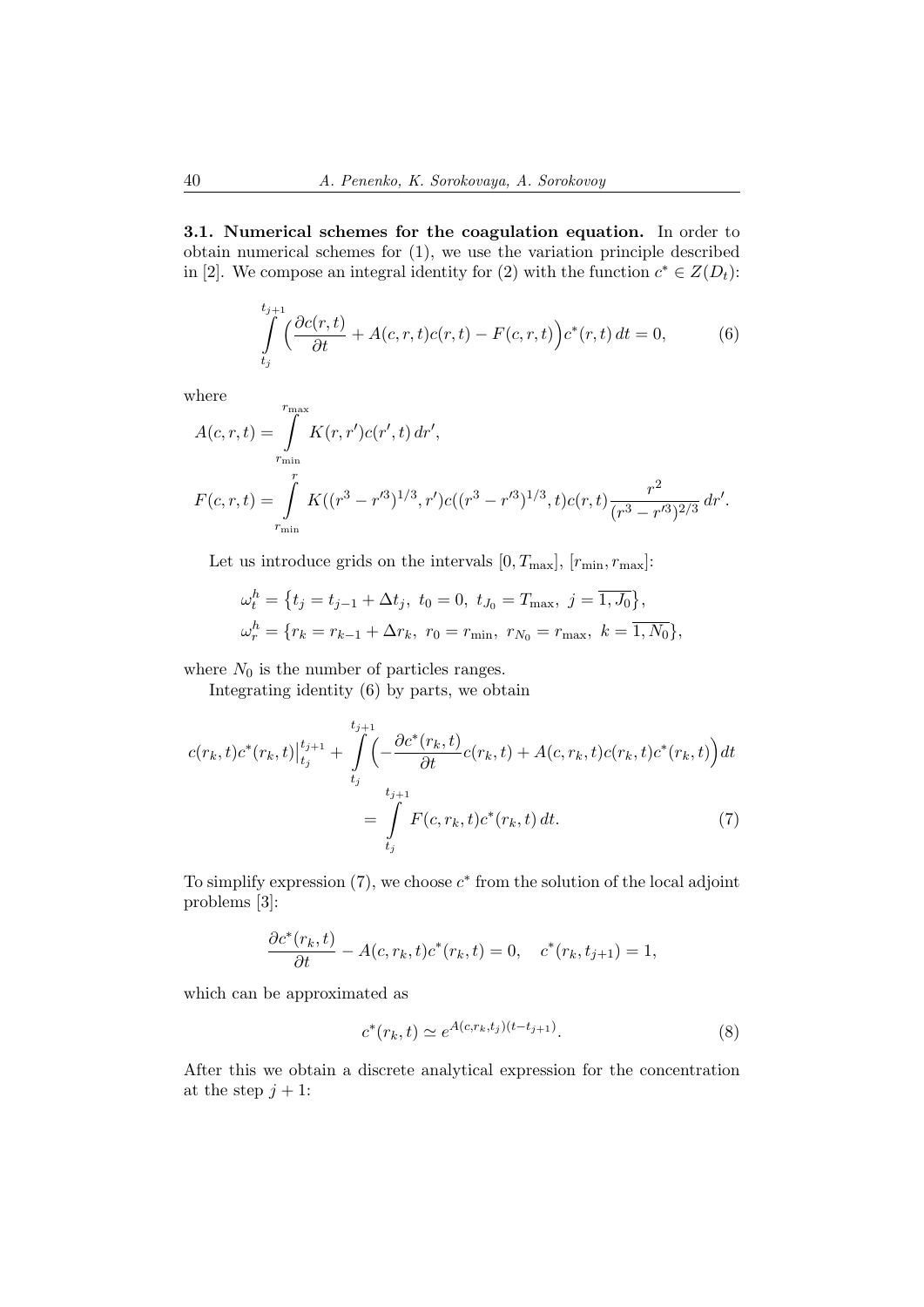$$
c(r_k, t_{j+1}) = c(r_k, t_j)c^*(r_k, t_j) + \int_{t_j}^{t_{j+1}} F(c, r_k, t)c^*(r_k, t) dt.
$$

Replacing  $c^*(r_k, t)$  with its approximation from (8), we arrive at

$$
c(r_k, t_{j+1}) = c(r_k, t_j)e^{A(c, r_k, t_j)(t_j - t_{j+1})} + \int_{t_j}^{t_{j+1}} F(c, r_k, t)e^{A(c, r_k, t_j)(t - t_{j+1})} dt.
$$
 (9)

Now we replace integrals in the operators  $A$  and  $F$  with their discrete analogues (obtained with the method of trapezoids [29]):

$$
A(c, r_k, t) = \int_{r_{\min}}^{r_{\max}} K(r_k, r')c(r', t)dr' \simeq
$$
  
\n
$$
\bar{A}(c, r_k, t) = \sum_{i=1}^{N_0} \frac{K(r_k, r_i)c(r_i, t) + K(r_k, r_{i+1})c(r_{i+1}, t)}{2} \Delta r_k,
$$
  
\n
$$
F(c, r_k, t) = \frac{1}{2} \int_{r_{\min}}^{r_k} K(q(r_k, r'), r')c(q(r_k, r'), t)c(r', t)w(r_k, r') dr' \simeq
$$
  
\n
$$
\bar{F}(c, r_k, t) = \frac{1}{4} \sum_{i=1}^{k-1} \Big\{ K(\bar{q}(r_k, r_i), r_i)c(\bar{q}(r_k, r_i), t)c(r_i, t)w(r_k, r_i) + K(\bar{q}(r_{k+1}, r_{i+1}), r_{i+1})c(\bar{q}(r_{k+1}, r_{i+1}), t)c(r_{i+1}, t)w(r_{k+1}, r_{i+1}) \Big\} \Delta r_k,
$$

where

$$
q(r_k, r') = (r_k^3 - r'^3)^{1/3}, \quad w(r_k, r') = \frac{r_k^2}{(r_k^3 - r'^3)^{2/3}},
$$

$$
\bar{q}(r_k, r_i) = \arg\min_{r \in \omega_r^h} |q(r_k, r_i) - r|.
$$

For approximation of equation (9), we use the single-stage numerical scheme presented in [1, 2, 30]:

$$
c(r_k, t_{j+1}) = c(r_k, t_j)e^{-\bar{A}(c, r_k, t_j)\Delta t} + \frac{1 - e^{-\bar{A}(c, r_k, t_j)\Delta t}}{\bar{A}(c, r_k, t_j)\Delta t}\bar{F}(c, r_k, t_j)\Delta t, \quad (10)
$$

 $k = \overline{1, N_0}$ . We choose  $\Delta t$  from the condition of expression  $e^{-\overline{A}(c,r_k,t_j)\Delta t}$ significance:

$$
|\bar{A}(c, r_k, t_j)\Delta t| \leq 1.
$$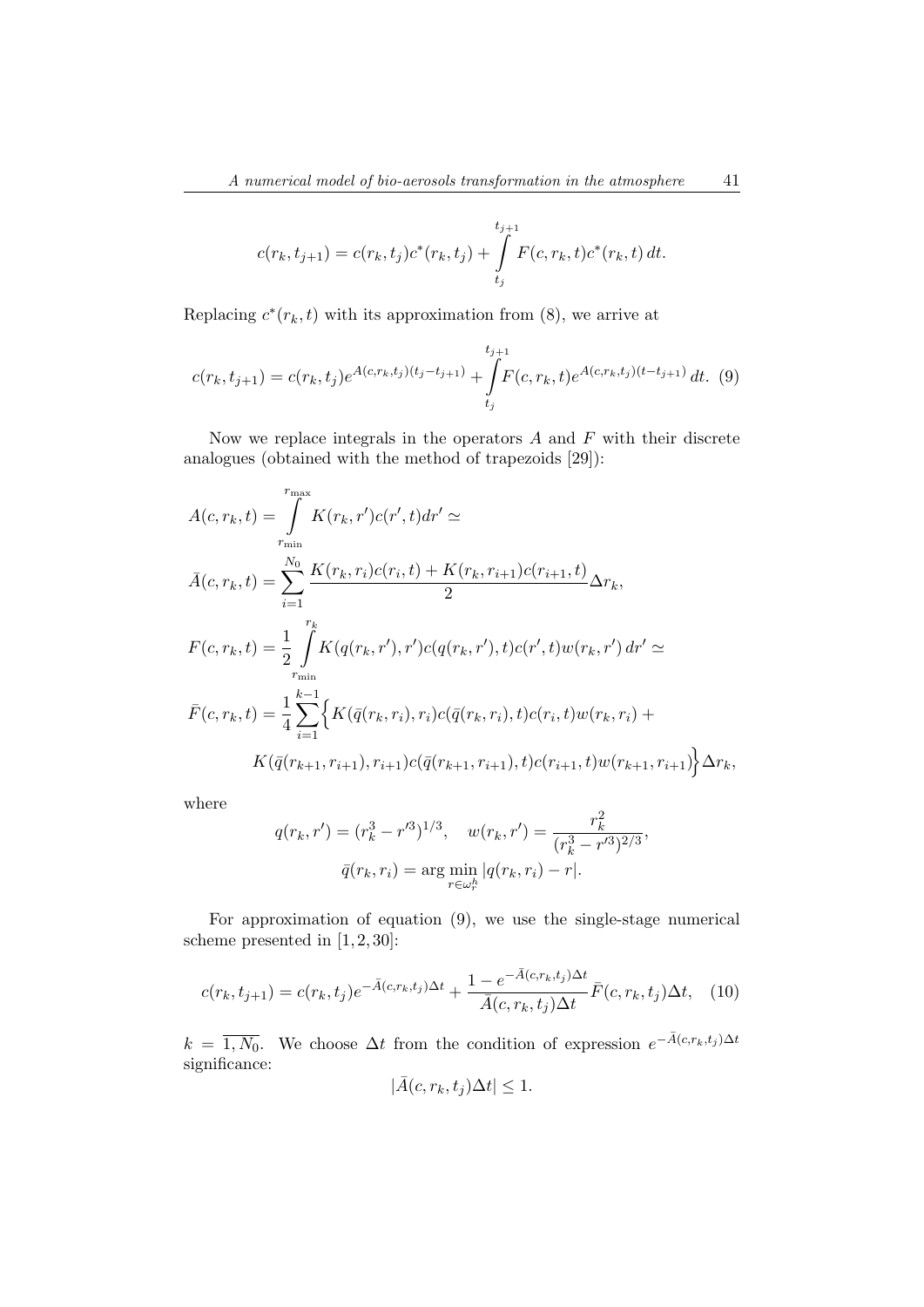3.2. The process of vaporization (condensation). The full convection-diffusion model is the following:

$$
\frac{\partial c(r,t)}{\partial t} + (\alpha_D(r) + \alpha_S(r))c(r,t) + \frac{\partial}{\partial r}(U(r)c(r,t)) - \frac{\partial^2}{\partial r^2}(U_D(r)c(r,t)) = 0.
$$

According to [25], the diffusion term can be neglected because of its nonsignificant contribution. Then we will consider the model

$$
\frac{\partial c(r,t)}{\partial t} + (\alpha_D(r) + \alpha_S(r))c(r,t) + \frac{\partial}{\partial r}(U(r)c(r,t)) = 0.
$$

For the difference scheme we use the Godunov upwind scheme, described in [31]. We obtain the difference scheme of the first order of accuracy:

$$
\frac{c(r_k, t_{j+1}) - c(r_k, t_j)}{\Delta t} + (\alpha_D(r_k) + \alpha_S(r_k))c(r_k, t_{j+1}) + U^+ \frac{c(r_k, t_{j+1}) - c(r_{k-1}, t_{j+1})}{\Delta r} + U^- \frac{c(r_k, t_{j+1}) - c(r_{k+1}, t_{j+1})}{\Delta r} = 0,
$$
(11)  

$$
U^+ = \frac{|U(r_k)| + U(r_k)}{2}, \quad U^- = \frac{|U(r_k)| - U(r_k)}{2}, \quad k = \overline{1, N_0}.
$$

As a result, we obtain the concentration value  $c(r, t_{j+1})$ . The equations system is solved by the three-point sweep method [32].

# 4. Algorithm validation on analytical solutions of the Smoluchowski equation

In order to check algorithms, we will apply the numerical scheme obtained to the problem having an analytical solution. Equation (2) is written down in radii variables:  $\mathbf{r}$ 

$$
\frac{\partial c(r,t)}{\partial t} + c(r,t) \int_{0}^{\max} K(r,r')c(r',t) dr'
$$

$$
= \frac{1}{2} \int_{0}^{r} K((r^{3}-r'^{3})^{1/3},r')c((r^{3}-r'^{3})^{1/3},t)c(r',t)\frac{r^{2}}{(r^{3}-r'^{3})^{2/3}} dr'. \quad (12)
$$

Usually, it is studied in volume variables and is known as the Smoluchowski equation. Let us show the equivalence of the equations in radii and volume variables according to [25]. Denote

$$
I_1 = \int_0^r K((r^3 - r'^3)^{1/3}, r')c((r^3 - r'^3)^{1/3}, t)c(r', t)\frac{r^2}{(r^3 - r'^3)^{2/3}} dr',
$$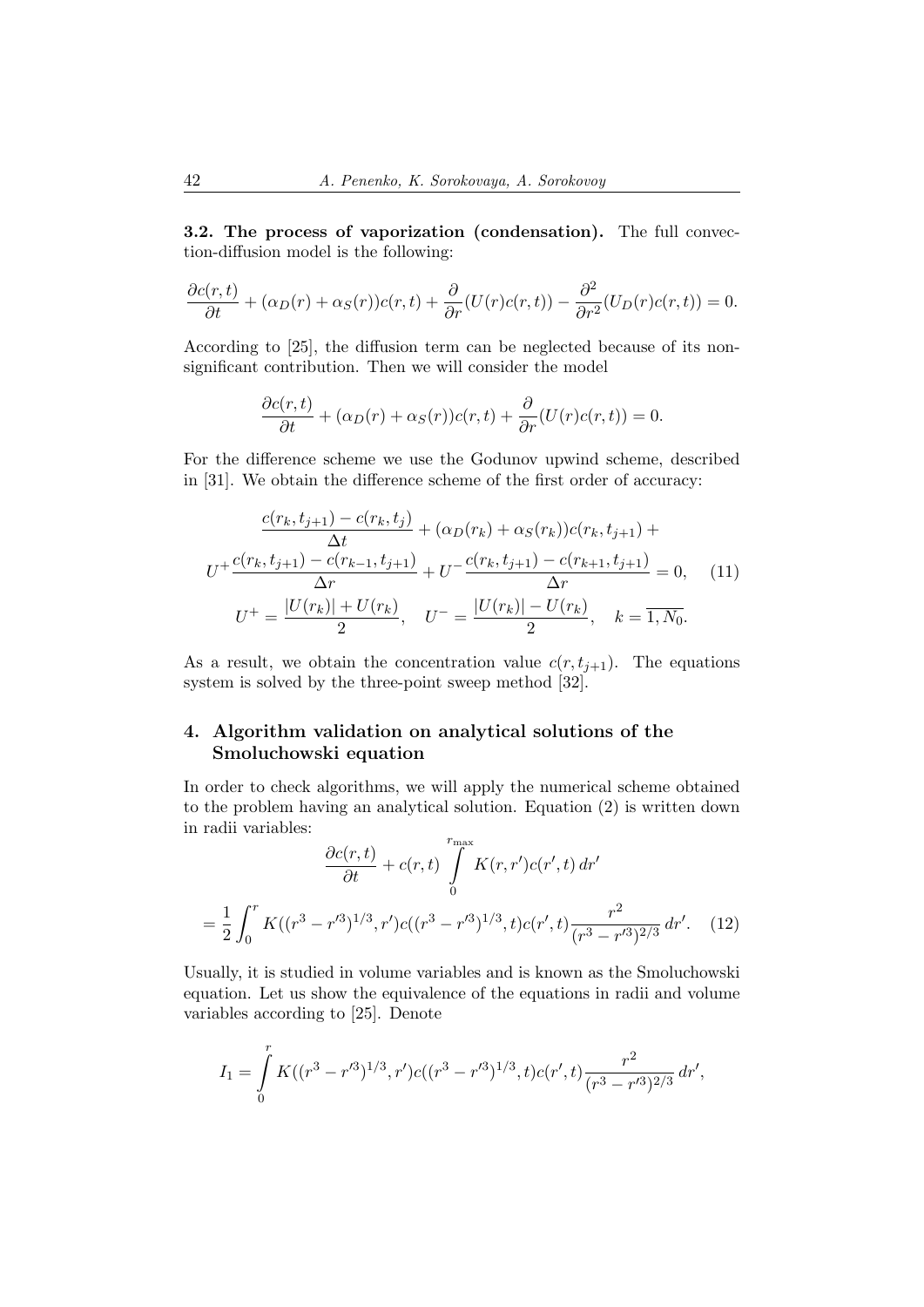$$
I_2 = \int\limits_0^{r_{\text{max}}} K(r, r') c(r', t) dr'.
$$

In order to reduce (12) to the equation in volume variables, we make use of the relation between radii and volume:

$$
V = \frac{4}{3}\pi r^3, \quad V' = \frac{4}{3}\pi r'^3, \quad dV' = d\left(\frac{4}{3}\pi r'^3\right) = 4\pi r'^2 dr'.
$$

In addition, according to [25] there are the following relations between concentrations in volume variables and concentrations in radii variables:

$$
c(r,t) = 4\pi r^2 c_v(V,t), \quad c(r',t) = 4\pi r'^2 c_v(V',t),
$$

$$
c((r^3 - r'^3)^{1/3}, t) = 4\pi (r^3 - r'^3)^{2/3} c_v(V - V', t), \quad K(r, r') = \bar{K}(V, V').
$$

Then integrals  $I_1$  and  $I_2$  take the form:

$$
I_1 = r^2 \int_0^V \overline{K}(V - V', V') \frac{4\pi (r^3 - r'^3)^{2/3} c_v (V - V', t)}{(r^3 - r'^3)^{2/3}} 4\pi r'^2 c_v (V', t) \frac{dV'}{4\pi r'^2},
$$
  

$$
I_2 = \int_0^{V_{\text{max}}} \overline{K}(V, V') 4\pi r'^2 c_v (V', t) \frac{dV'}{4\pi r'^2}.
$$

Equation (12) takes the form

$$
4\pi r^2 \frac{\partial c_v(V,t)}{\partial t} = \frac{1}{2}I_1 - 4\pi r^2 c_v(V,t)I_2.
$$

Finally, we will obtain

$$
\frac{\partial c_v(V,t)}{\partial t} = \frac{1}{2} \int_0^V \bar{K}(V - V', V') c_v(V - V', t) c_v(V', t) dV' - c_v(V, t) \int_0^{V_{\text{max}}} \bar{K}(V, V') c_v(V', t) dV'. \tag{13}
$$

When  $V_{\text{max}}(r_{\text{max}})$  tends to  $\infty$ , equation (13) takes the form of the Smoluchowski equation. Analytical solutions of the Smoluchowski equation for some  $\bar{c}_v(x, 0)$  and  $\bar{K}(x, y)$  are provided in [33]. Let us present them here:

4.1. The case  $\bar{K}(x, y) = 1$ . If  $\bar{c}_v(x, 0) = \exp(-x)$ , then

$$
\bar{c}_v(x,t) = N^2(t) \exp(-N(t)x), \quad N(t) = \frac{2}{2+t}.
$$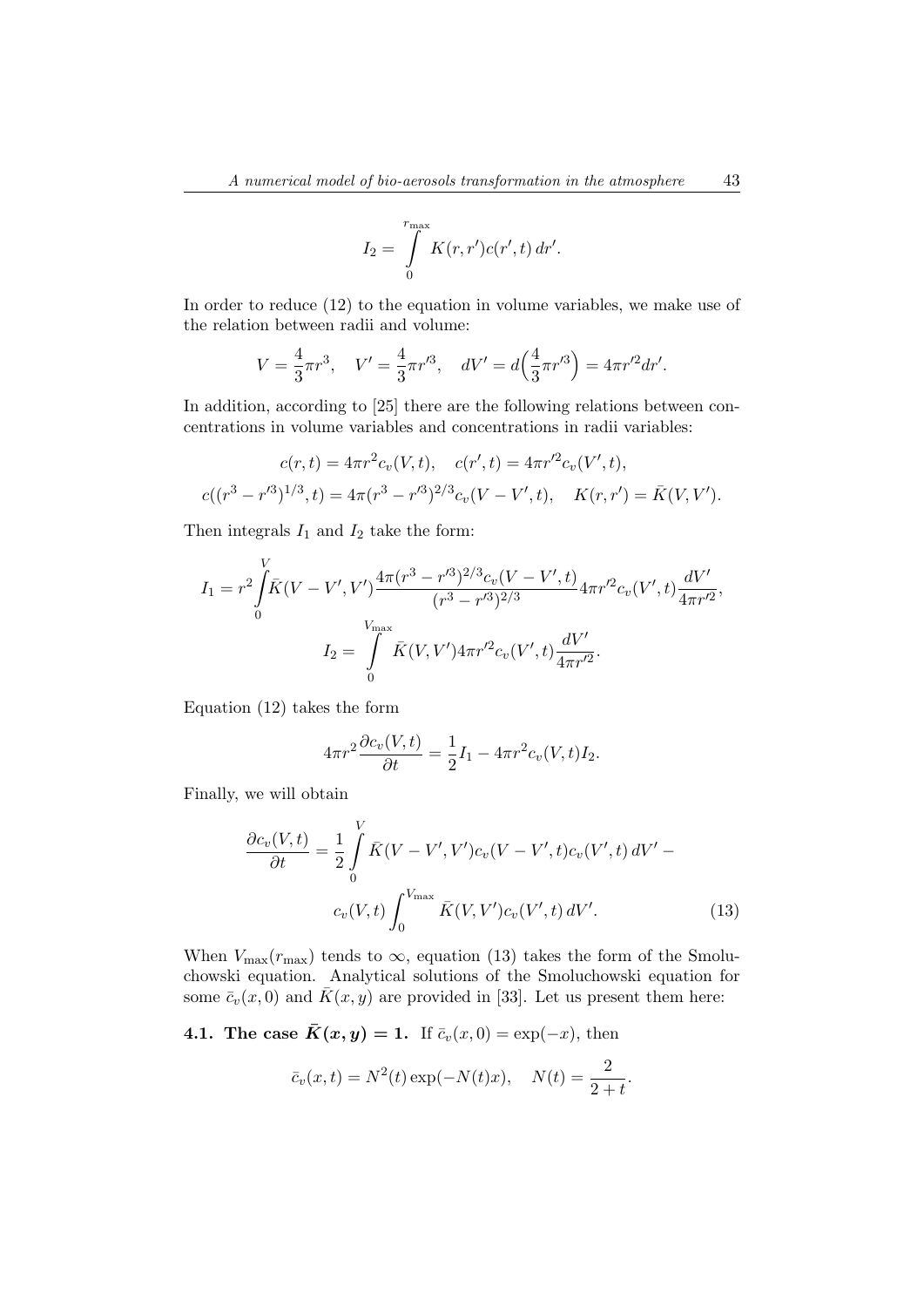4.2. The case  $\bar{K}(x, y) = xy$ . If  $\bar{c}_v(x, 0) = \exp(-x)/x$ , then

$$
\bar{c}_v(x,t) = \exp(-T(t)x) \frac{I_1(2xt^{1/2})}{x^2t^{1/2}},
$$

where

$$
T(t) = \begin{cases} 1+t, & t \le 1, \\ 2t^{1/2}, & t > 1, \end{cases} \quad I_1(x) = \frac{1}{\pi} \int_{0}^{\pi} \exp(x \cos \theta) \cos \theta \, d\theta.
$$

**4.3.** The case  $\bar{K}(x, y) = x + y$ . If  $\bar{c}_v(x, 0) = \frac{1}{2\pi x^{3/2}} \exp(-x/2)$ , then

$$
\bar{c}_v(x,t) = \frac{\exp(-t)}{2\pi x^{3/2}} \exp(-\exp(-2t)x/2).
$$

We verify the effectiveness of the proposed method using the exact solutions presented in Cases 4.1–4.3. The above-described method of calculation has been implemented in C++. The results are shown in the table. The order of a relative error  $\|\bar{c}_v(r, t)-c_v(r, t_{j+1})\|/\|\bar{c}_v(r, t)\|$  is presented depending on the time step  $\Delta t$ , where the norm of the space  $L_2$  is used. The number of radii ranges is 5000.

Accuracy of the Smoluchowski equation solution obtained by the discrete analytical method from 3.1

| $\operatorname{Case}$ |  |                                                                                                                   |  |  |  |  |  |  |
|-----------------------|--|-------------------------------------------------------------------------------------------------------------------|--|--|--|--|--|--|
|                       |  | $10^{-8}$   $10^{-7}$   $10^{-6}$   $10^{-5}$   $10^{-4}$   $10^{-3}$   $10^{-2}$   $10^{-1}$                     |  |  |  |  |  |  |
|                       |  |                                                                                                                   |  |  |  |  |  |  |
|                       |  | 4.3 $\begin{vmatrix} 10^{-8} & 10^{-7} & 10^{-6} & 10^{-5} & 10^{-4} & 10^{-3} & 10^{-2} & 10^{-1} \end{vmatrix}$ |  |  |  |  |  |  |

### 5. Numerical modeling of bio-aerosols dynamics

Algorithm based on proposed discrete analytical scheme (10), (11) was developed in C++ language. The functions  $K(r_i, r_k)$ ,  $\alpha_D(r)$ ,  $\alpha_S(r)$ ,  $U(r, t)$ , and  $U_D(r, t)$  are set according to the definitions of Section 2. The following values were used in the numerical experiments:

$$
\eta = 1.82 \cdot 10^{-8} \text{ Pa} \cdot \text{s}, \quad \rho_{\text{eff}} = 10^{3} \text{ kg/m}^{3}, \quad \rho = 1 \text{ kg/m}^{3},
$$
  
\n
$$
A_D = 200 \text{ m}^{2}, \quad A_S = 600 \text{ m}^{2}, \quad U_S = 0.00002 \text{ m/s},
$$
  
\n
$$
l = 6.53 \cdot 10^{-8} \text{ m}, \quad T = 298 \text{ K}, \quad V = 2000 \text{ m}^{3},
$$
  
\n
$$
\sigma = 3.5 \cdot 10^{-4} \text{ N/m}, \quad S = 1.0379, \quad N_0 = 300,
$$
  
\n
$$
C_{\nu} = 1.5496 \cdot 10^{-11} \text{ kg/m}^{3}, \quad C_{\ast} = 1.6083 \cdot 10^{-11} \text{ kg/m}^{3}.
$$
  
\n(14)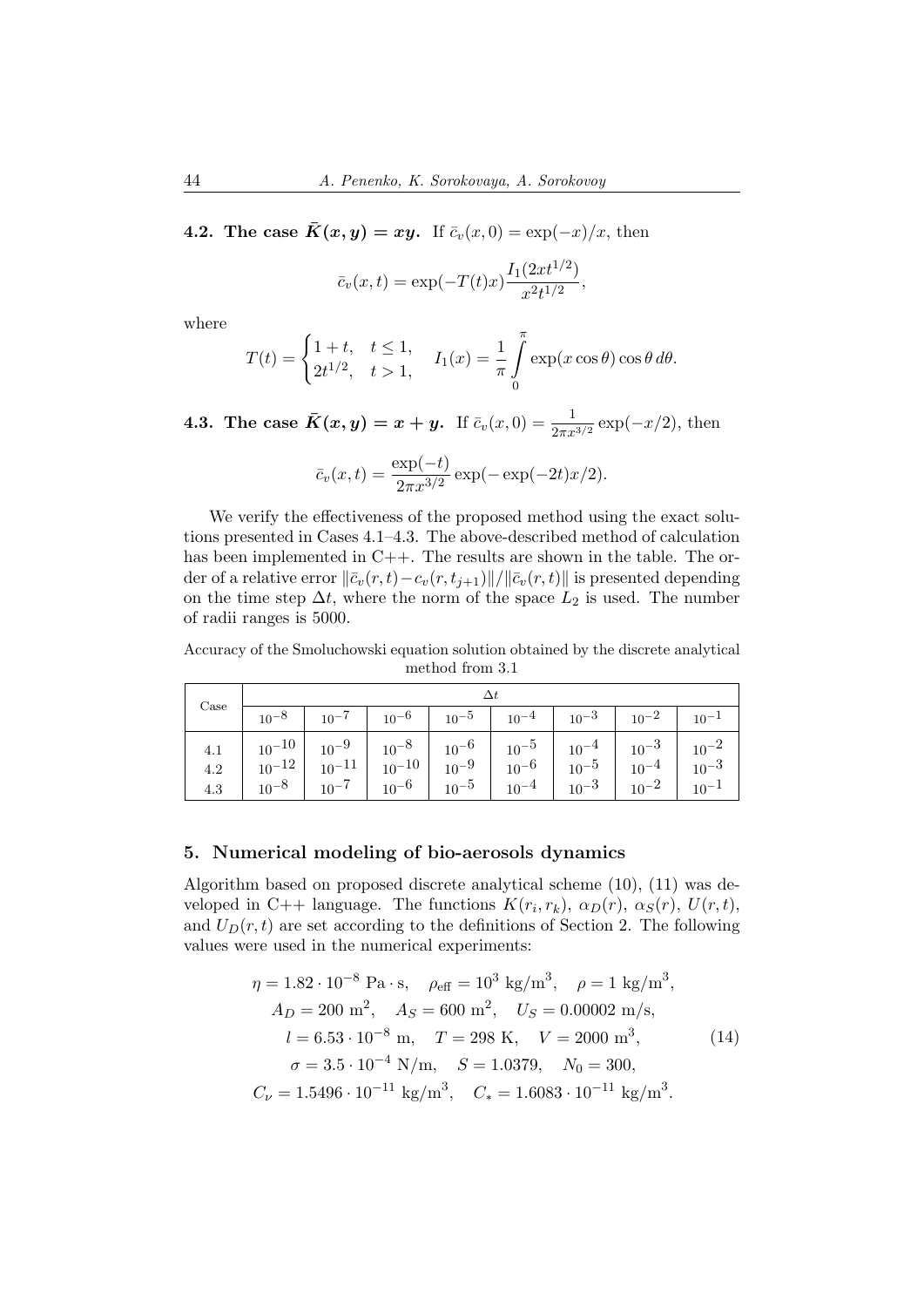In [34], aerosols of the biological origin are under consideration. According to this classification, various bio-aerosols categories can be specified by characteristic parameters –– concentration in the air, mass concentration, aerosol particles radii sizes. The proposed numerical algorithm for solving (1) was tested on two species of bio-aerosols –– pollen and bacteria.

For the numerical modeling of pollen species, the following input values are used according to [34]:

$$
r_{\min} = 10^{-6} \text{ m}, \quad r_{\max} = 40 \cdot 10^{-6} \text{ m}, \quad T_{\max} = 3 \cdot 10^{7} \text{ s},
$$
  

$$
\Delta t = 5 \cdot 10^{4} \text{ s}, \quad \min c(r_{k}, t) = 10 \text{ m}^{-3}, \quad \max c(r_{k}, t) = 10^{3} \text{ m}^{-3}.
$$
 (15)







**Figure 2.** Solution of  $(1)$  with the parameters  $(14)$ ,  $(15)$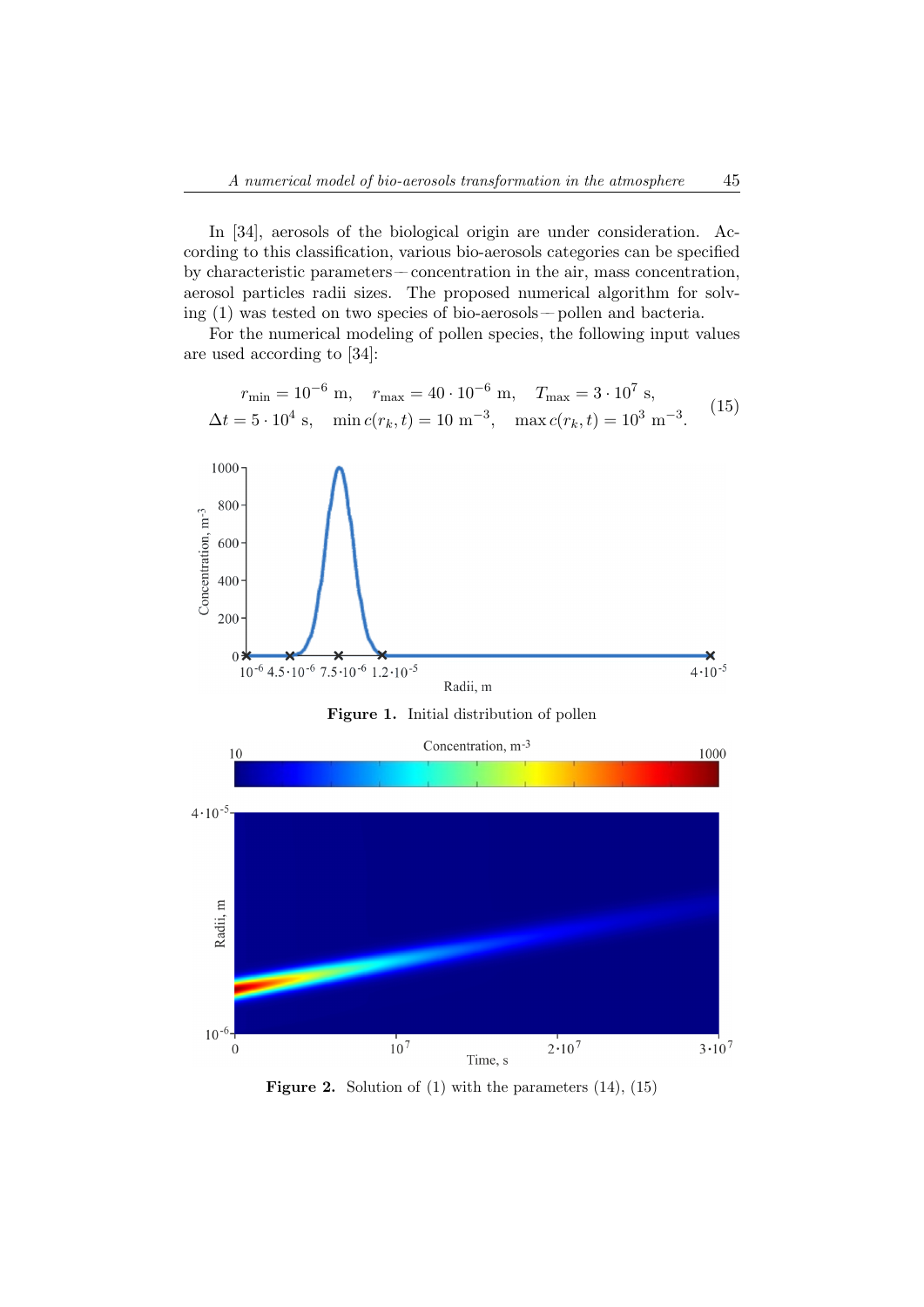

Figure 3. Cross-section of 10 micrometer radii particles for the solution of (1) with the parameters (14), (15)

The initial distribution and the solution are shown in Figures 1–3.

For the numerical modeling of bacteria species, the following parameters are chosen according to [34]:

$$
r_{\min} = 0.1 \cdot 10^{-6} \text{ m}, \quad r_{\max} = 10 \cdot 10^{-6} \text{ m}, \quad T_{\max} = 6 \cdot 10^{6} \text{ s},
$$
  

$$
\Delta t = 10^{4} \text{ s}, \quad \min c(r_{k}, t) = 10^{2} \text{ m}^{-3}, \quad \max c(r_{k}, t) = 10^{4} \text{ m}^{-3}.
$$
 (16)

The initial distribution and the solution are shown in Figures 4–6.

In Figures 3 and 6, the upper boundaries for health-related particles ranges less than 10 and 2.5 micrometer are presented. In the carried out experiments, the respirable suspended particles concentration increases in the beginning of the experiment and then decays. As we can see from



Figure 4. Initial distribution of bacteria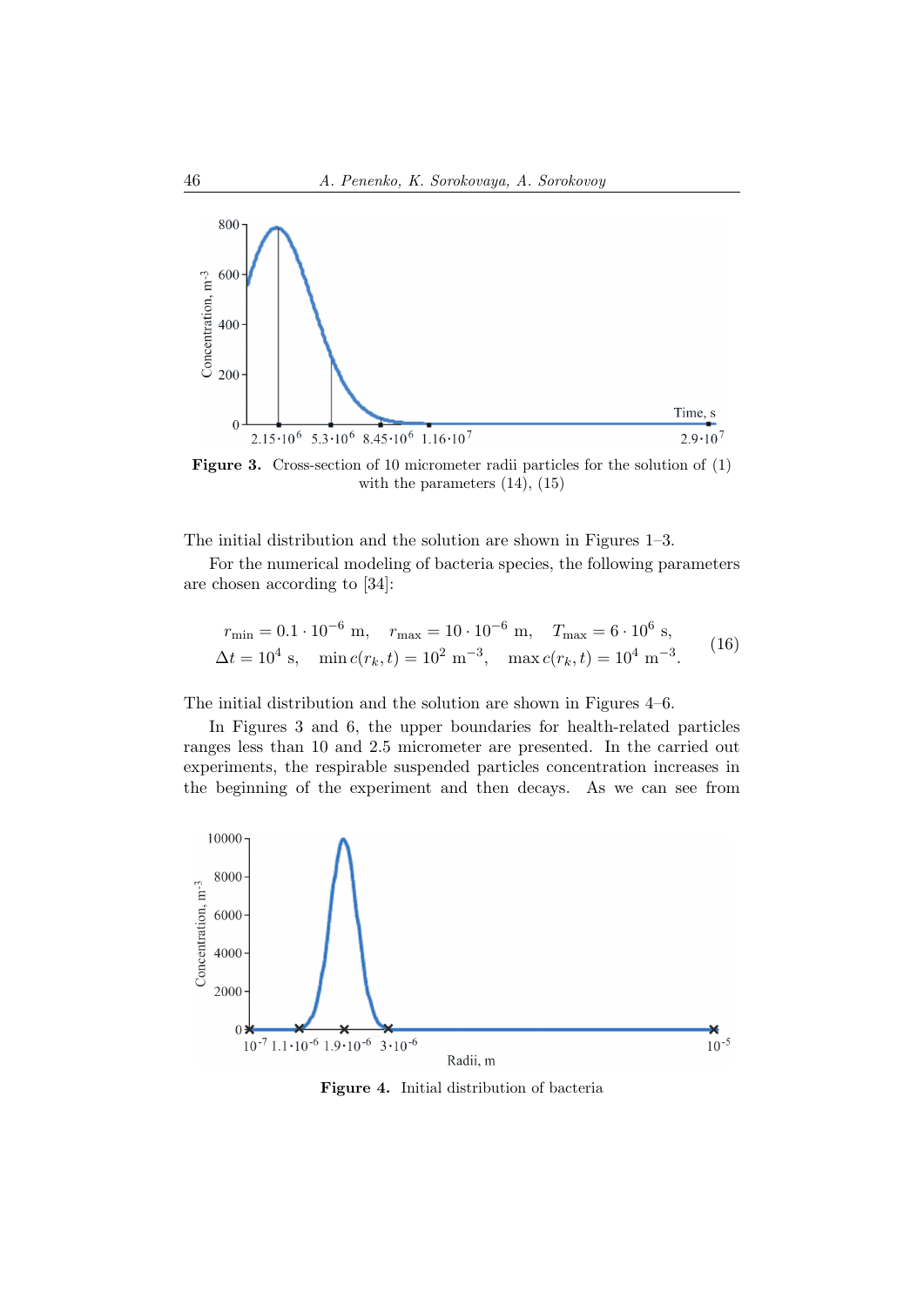

**Figure 5.** Solution of  $(1)$  with the parameters  $(14)$ ,  $(16)$ 



Figure 6. Cross-section of 2.5 micrometer radii particles for the solution of (1) with the parameters (14), (16)

Figures 3 and 6, the time scale of pollen and bacteria reaction duration are measured in months, and in [27] it is measured in hours. This difference is explained by different orders of initial concentrations: in our bio-aerosols experiment maximal concentration has  $10^4$  order, in  $[27]-10^8$ . Note that the duration of the reaction with a bigger amount of particles is lesser. The time scale revealed in the experiments can correspond to the long-range (global) bio-aerosols atmospheric transport processes.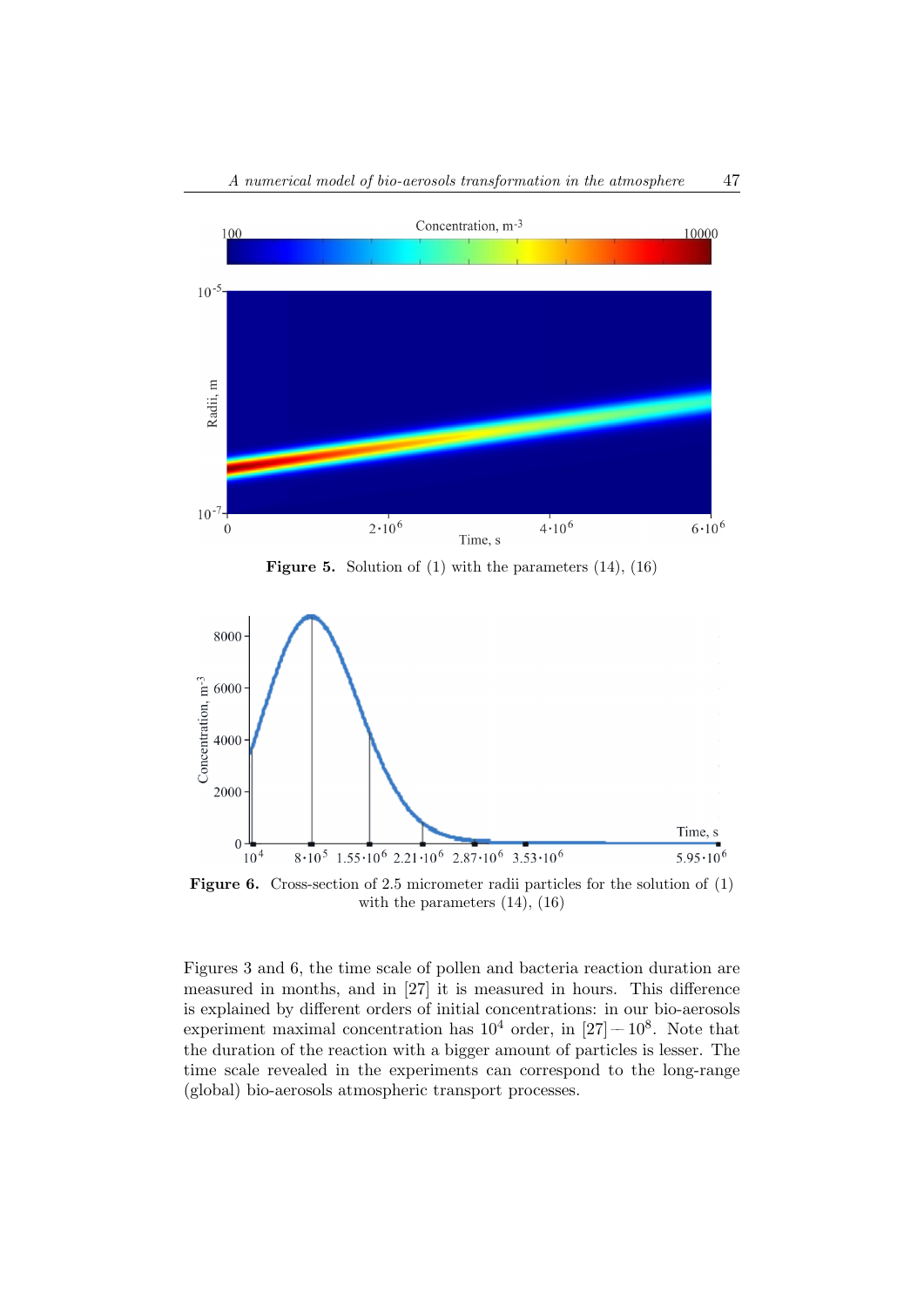# 6. Conclusion

The discrete-analytical scheme approach has been applied to the aerosol populations dynamic model. The splitting technique was used to split the model to physical processes: coagulation and evaporation. The splitting scheme allows building efficient algorithms for complex problems. For the splitting step, corresponding to coagulation processes, the explicit discreteanalytical scheme has been built. The time step restriction for this scheme is weaker than it is for standard explicit schemes. Moreover, the scheme provides non-negative solutions for non-negative initial data. The algorithms check has been done for the Cauchy–Smoluchowski problem with three versions of the coagulation kernel, whose exact analytical solutions are known. The comparison of calculations results has shown algorithm efficiency. The results of calculation with realistic parameters values for the bio-aerosols dynamics model are presented.

Acknowledgements. The authors are grateful to Professor V.V. Penenko and Dr. E.A. Tsvetova for valuable discussions and to I.V. Penenko for editing the manuscript.

### References

- [1] Penenko V.V., Tsvetova E.A., Penenko A.V. Variational approach and Euler integrating factors for environmental studies  $//$  CAMWA  $-$  2014.  $-$  Vol. 67, No. 12. –– P. 2240–2256, doi:10.1016/j.camwa.2014.04.004.
- [2] Penenko V.V., Tsvetova E.A. Variational methods of monotone approximations construction for atmospheric chemistry models // Sib. Zhurn. Vychisl. Matem.  $-2013. -$  Vol. 16, No. 3.  $-$  P. 243–256 (In Russian).
- [3] Penenko V.V. Methods of Numerical Modeling of Atmospheric Processes. –– Leningrad: Hydrometeoizdat, 1981 (In Russian).
- [4] Aloyan A.E. Modeling of the Dynamics and Kinetics of Gas Impurities and Aerosols in the Atmosphere. –– Moscow: Nauka, 2008 (In Russian).
- [5] Bortz D.M., Jackson T.L., Taylor K.A., Thompson A.P., Younger J.G. Klebsiella pneumoniae flocculation dynamics // Bull. Math. Biol. –– Apr., 2008. – Vol. 70, No.  $3 - P. 745 - 768$ .
- [6] Niwa H.-S. School size statistics of fish  $//$  J. Theor. Biol. Dec. 1998. Vol. 195, No. 3. - P. 351-361.
- [7] Makino J., Fukushige T., Funato Y., Kokubo E. On the mass distribution of planetesimals in the early runaway stage  $//$  New Astron.  $-1998$ .  $-$  Vol. 3.  $-$ P. 411–417.
- [8] Silk J., White S.D. The development of structure in the expanding universe // Astrophys. J.  $-1978. -$  Vol. 223.  $-$  P. L59–L62.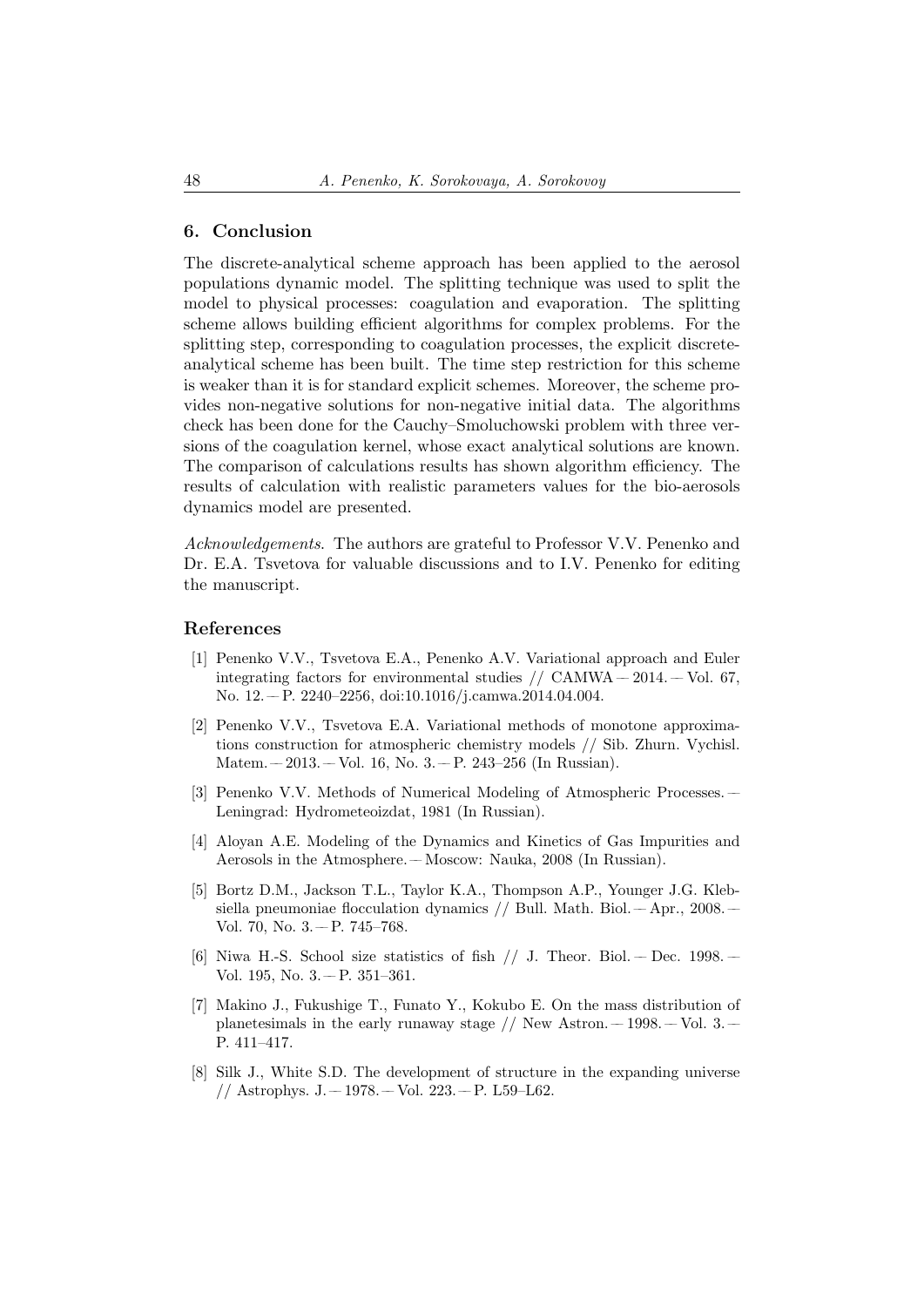- [9] Drake R.L. A general mathematical survey of the coagulation equation / G.M. Hidy, J.R. Brock, ed. // Top. Curr. Aerosol Res. (Part 2). –– New York: Pergamon Press, 1972. –– Vol. 3: International Reviews in Aerosol Physics and Chemistry.  $- P. 201-376$ .
- [10] Pruppacher H.R., Klett J.D. Microphysics of Clouds and Precipitation. –– Boston: Riedel, 1980.
- [11] Bortz D.M., Jackson T.L., Taylor K.A., et al. Klebsiella pneumoniae flocculation dynamics // Bull. Math. Biol. –– Apr., 2008. –– Vol. 70, No. 3. –– P. 745–768.
- [12] Mahoney A.W., Ramkrishna D. Efficient solution of population balance equations with discontinuities by finite elements  $//$  Chem. Eng. Sci.  $-$  2002.  $-$ Vol. 57. –– P. 1107–1119.
- [13] Matveev S.A., Tyrtyshnikov E.E., Smirnov A.P., Brilliantov N.V. Fast method for solving aggregation-fragmentation kinetics equations of the Smoluchowski type equations  $//$  Comp. Meth. and Programming.  $-2014. -Vol.$  15, No. 1. – P. 1–8 (In Russian).
- [14] Matveev S.A., Smirnov A.P., Tyrtyshnikov E.E. A fast numerical method for the Cauchy problem for the Smoluchowski equation  $// J. Comp. Phys.$  $2015. - Vol. 282. - P. 23-32.$
- [15] Filbet F., Lauren P. Numerical simulation of the Smoluchowski coagulation equation // SIAM J. Sci. Comput.  $-2004. -$  Vol. 25, No. 6.  $-$  P. 2004–2028.
- [16] Verkoeijen D., Pouw G.A., Meesters G.M.H., Scarlett B. Population balances for particulate processes a volume approach // Chem. Eng. Sci.–– June, 2002.–– Vol. 57, No. 12. - P. 2287-2303.
- [17] Ramkrishna D. Population Balances: Theory and Applications to Particulate Systems in Engineering. –– San Diego, CA: Academic Press, 2000.
- [18] Barrett J.C., Jheeta J.S. Improving the accuracy of the moments method for solving the aerosol general dynamic equation  $//$  J. Aerosol Sci. –– Dec., 1996. – Vol. 27, No. 8. - P. 1135-1142.
- [19] Madras G., McCoy B.J. Reversible crystal growth dissolution and aggregation breakage: numerical and moment solutions for population balance equations // Powder Technol. –– June, 2004. –– Vol. 143–144. –– P. 297–307.
- [20] Kruis F.E., Maisels A., Fissan H.. Direct simulation Monte Carlo method for particle coagulation and aggregation // AIChE J. – Sept.,  $2000$ . – Vol. 46, No. 9. - P. 1735-1742.
- [21] Lin Y., Lee K., Matsoukas T. Solution of the population balance equation using constant-number // Monte Carlo. Chem. Eng. Sci.  $-2002$ .  $-$  Vol. 2, No. 57.  $-$ P. 2241–2252.